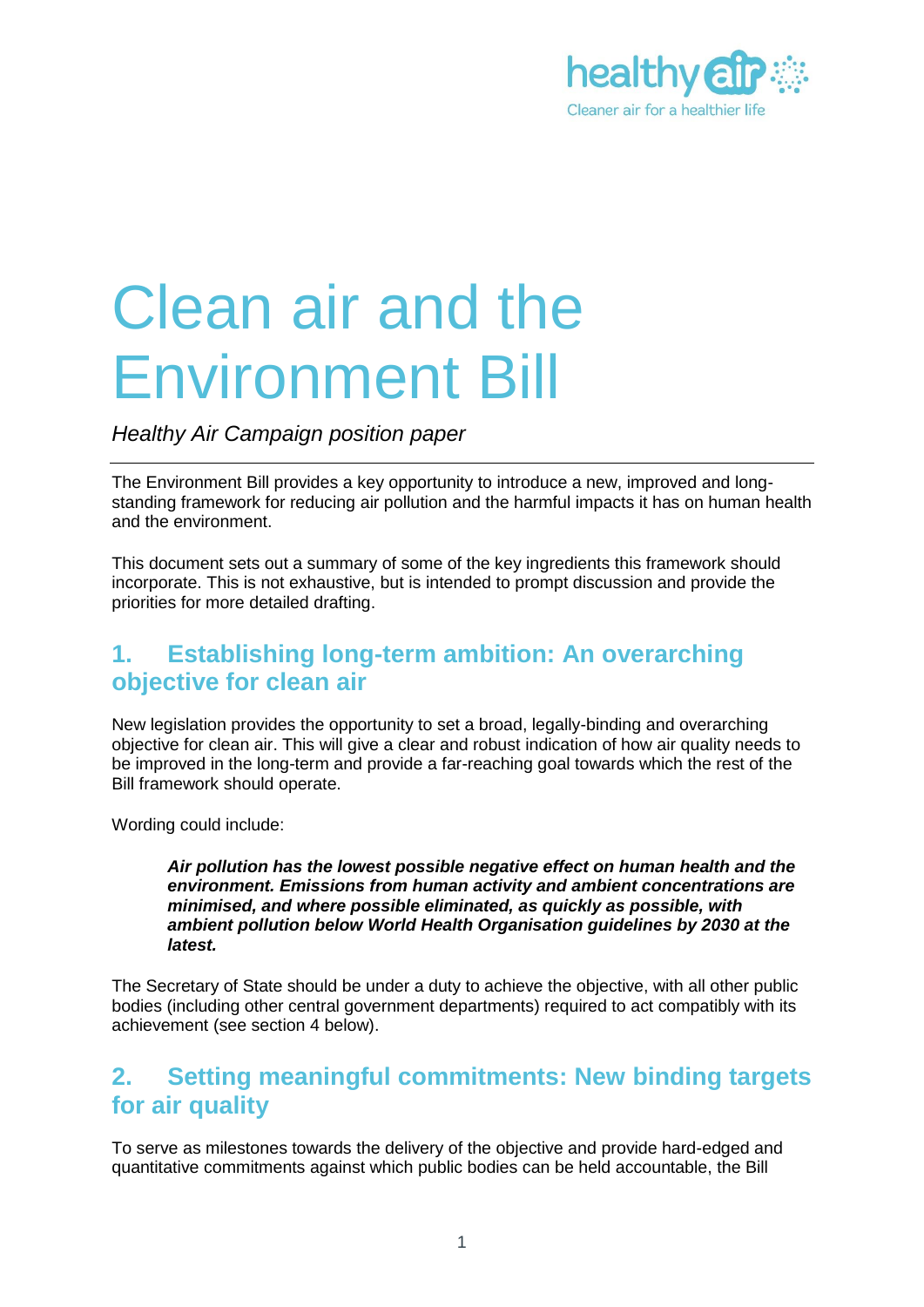

should establish a mechanism by which binding air quality targets must be set within secondary legislation and periodically reviewed and updated in light of the latest scientific evidence.

Whilst binding targets already exist within domestic secondary legislation, these are in many cases too weak to protect human health and the environment and/or apply only for a finite period. For example:

- **Limit values:** A number of the existing limit values are less stringent than guideline levels set by the World Health Organisation (WHO). For example, the legal limit for annual average  $PM_{2.5}$ <sup>1</sup> concentrations is 2.5 times higher than the WHO guideline, and whilst the WHO quidelines include a 24 hour mean concentration for  $PM_{2.5}$  there is no such short-term limit value set out in existing legislation.
- **Emission reduction commitments**: The EU-derived emission reduction commitments set out in existing domestic legislation only extend to 2030. No binding commitments to further reduce national pollutant emissions apply beyond this date, nor is there an established mechanism by which future targets must be set going forward.
- **Exposure reduction targets**: There is an existing exposure reduction target for PM<sub>2.5</sub>. However, it is not strong enough. It only extends to 2020 and equates to achieving average exposure in excess of WHO guidelines. The Government's Clean Air Strategy has recently committed to halving the number of people living in areas with PM<sub>2.5</sub> concentrations above WHO guideline levels by 2025 but this remains a non-binding policy commitment and does not apply to the whole population. In recognition that there is no "safe" level of pollution, exposure reduction targets should be strengthened. This could provide a powerful driver for delivering wider pollution reductions across the whole country rather than only in areas where pollution is at its very worst.
- **Nitrogen deposition reduction targets**: The government's Clean Air Strategy commits to reducing damaging deposition of reactive forms of nitrogen by 17% over protected priority sensitive habitats by 2030. To date this is a non-binding policy commitment, and no legally binding target exists in current legislation.

In order to secure long-term ambition to protect human health and the environment, in addition to retaining existing duties to meet limit values for nitrogen dioxide under the Air Quality Standards Regulations 2010 and emission reduction commitments under the National Emission Ceilings Regulations 2018, the Bill should impose a duty on the Secretary of State to establish updated binding targets by secondary legislation, which in the first instance include:

- **Limit values** which reflect WHO guideline levels, with an attainment deadline for  $PM_{2.5}$  and  $PM_{10}^2$  of 2030;
- **Emission reduction commitments** for 2035;

 $\overline{a}$ 

<sup>&</sup>lt;sup>1</sup> Fine particulate matter pollution

<sup>2</sup> Coarse particulate matter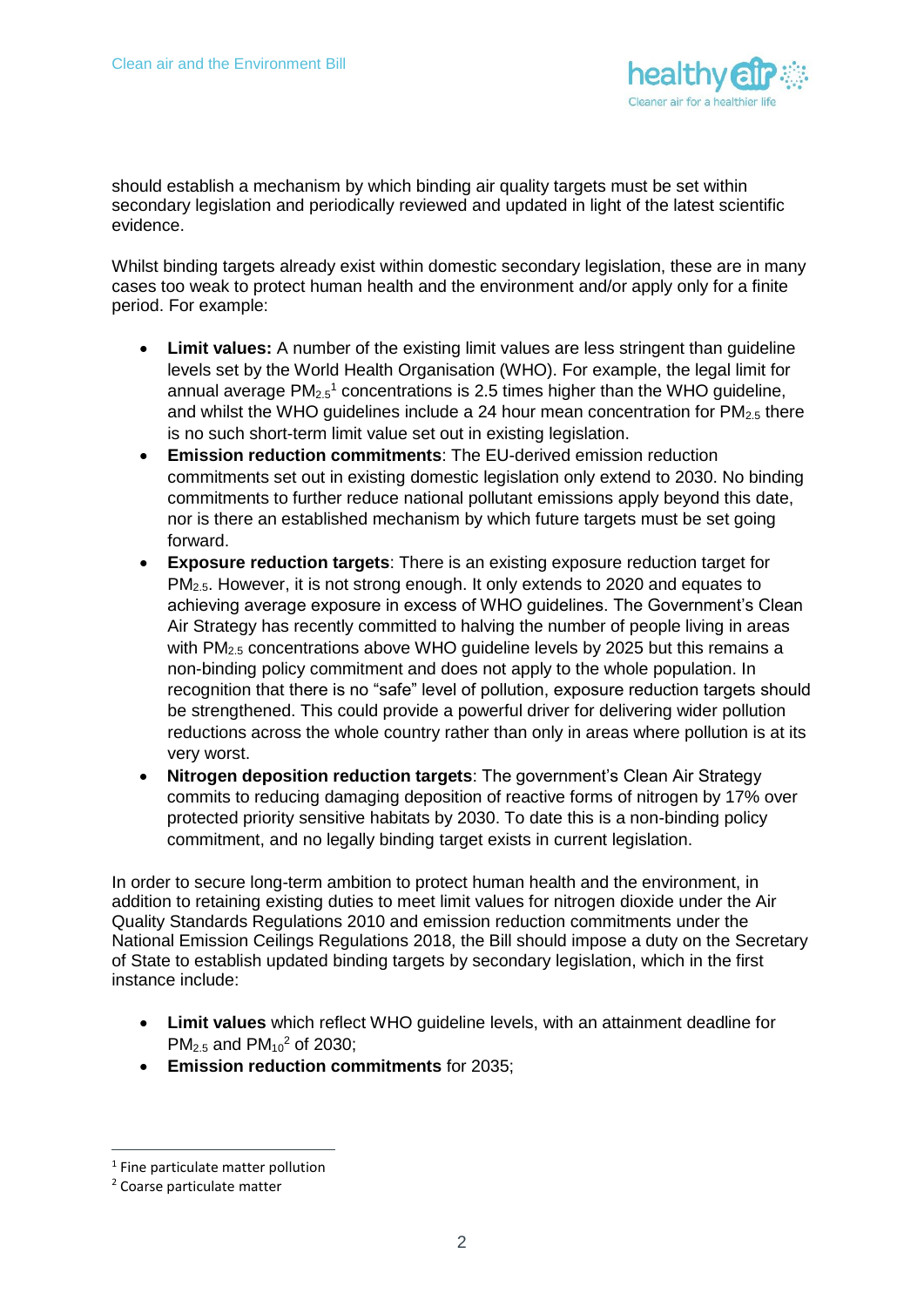

- **Exposure reduction targets** for 2025, 2030 and 2035, including a commitment to ensure that no schools, nurseries, playgrounds, care homes or hospitals in the UK are in areas with pollution levels above WHO guidelines levels by 2022; and
- **Nitrogen deposition reduction targets** for 2030 and 2035.

To ensure that the life of the Act extends beyond these dates, the Secretary of State should be obliged to set further emission reduction commitments, and exposure/deposition reduction targets for 2040 in 2025, and again every subsequent 5 years for consecutive 5 year periods until the overarching objective is fully achieved.

These binding targets must:

- set the trajectory for meeting the objective in the shortest possible time;
- be based on the best available scientific evidence and advice on the effects of air pollution on human health and the environment (including WHO guidelines); and
- be set according to the precautionary principle.

To avoid the risk of standards becoming out-dated and to make sure the law reacts to advances in scientific understanding and technology, binding targets must be reviewed by the Secretary of State at least every 4 years and updated by secondary legislation.

In carrying out this review, the Secretary of State must consult the public and must take into account any recommendation report published by the Clean Air Committee (see below) as well as the latest WHO guidelines existing at the time. The Secretary of State must report to Parliament on the outcome of the review.

Targets must be introduced or updated on a non-regressive basis. In other words, they cannot be relaxed but only strengthened over time. The framework should also allow for the introduction of targets for additional pollutants currently outside of the scope of existing regulation (e.g. ultrafine particles), on a precautionary basis.

## **3. Requiring concrete and coordinated action to deliver targets: National "Healthy Air Plans"**

The legislation should establish clear duties to ensure that binding targets are not simply set but that coordinated action is taken to meet them. The focus should be on requiring action to prevent rather than just react to breaches of limit values, emission reduction commitments and exposure/deposition reduction targets.

Central government should be obliged to publish, publically consult on and implement a national "Healthy Air Plan", which sets out concrete, impact-assessed measures to deliver the year-on-year pollution reductions necessary to achieve binding targets (including emission reductions, limit values, exposure reduction targets and deposition reduction targets) and work towards the overarching objective.

Other public bodies must also play their part. "Healthy Air Plans" must clearly establish which bodies are responsible for delivering identified measures, and set a timescale for when those measures must be put in place. Action should be focused on the most effective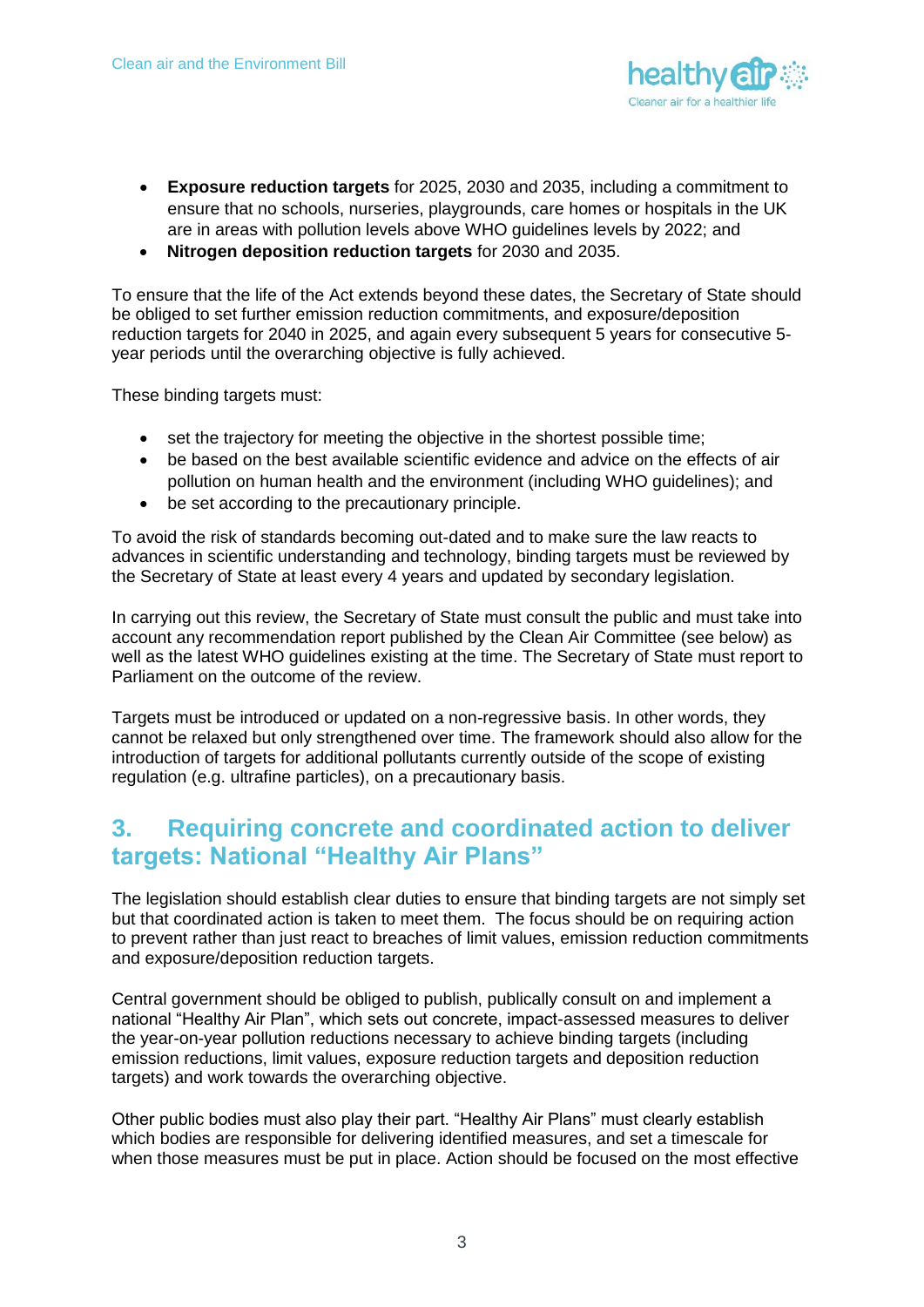

spatial scales, with responsibility lying with those most able to deliver it. To this end, Healthy Air Plans must, at least:

- set out detailed time-bound commitments from each relevant central government department;
- only rely on local authority-lead action in the event that (a) this has been assessed to deliver achievement of the binding target in a shorter period of time than action nationally, and (b) sufficient central government funding and support has been committed;
- specify the financial resources to be committed by central government for the purpose of delivering individual measures;
- include measures to protect sensitive and vulnerable population groups (including children, older people, people with chronic illnesses and outdoor and transport workers) from the health impacts of air pollution – this should include action to reduce pollution in areas around schools, nurseries, playgrounds, care homes and hospitals as a priority;
- specify how measures and financial resources committed in other government strategies and programmes (e.g. the Cycling and Walking Investment Strategy) will maximise gains towards achieving binding targets and the overarching objective.

The Secretary of State must review, consult on and update the Healthy Air Plan at least every 2 years, and/or sooner in the event that any binding target is amended, projections suggest that binding targets will not be met by the relevant attainment deadline and/or the Clean Air Committee so advises.

### **4. Making sure all actors play their part: An overarching public body duty**

There is currently no explicit, broad statutory duty on local authorities or wider public bodies to factor air pollution impacts or compliance with binding targets into decision-making, outside of the Environmental Impact Assessment/Strategic Environmental Assessment regime. Air quality considerations can be siloed to individual government or local authority departments and are often ignored or not given sufficient weight in broader policy decisions.

Whilst the overarching duty to deliver binding targets should remain with the Secretary of State, to prompt action being better concerted and coordinated, the Act should introduce a new transformative 'clean air duty' on public bodies to:

- act compatibly with the objective and binding targets;
- take steps within their powers towards the achievement of the objective and binding targets:
- act in accordance with Healthy Air Plans; and
- in doing so collaborate and coordinate with other relevant actors, both domestically and internationally.

A wide definition of "public body" would ensure that entities such as Highways England, Homes England and the Environment Agency, as well as local authorities and all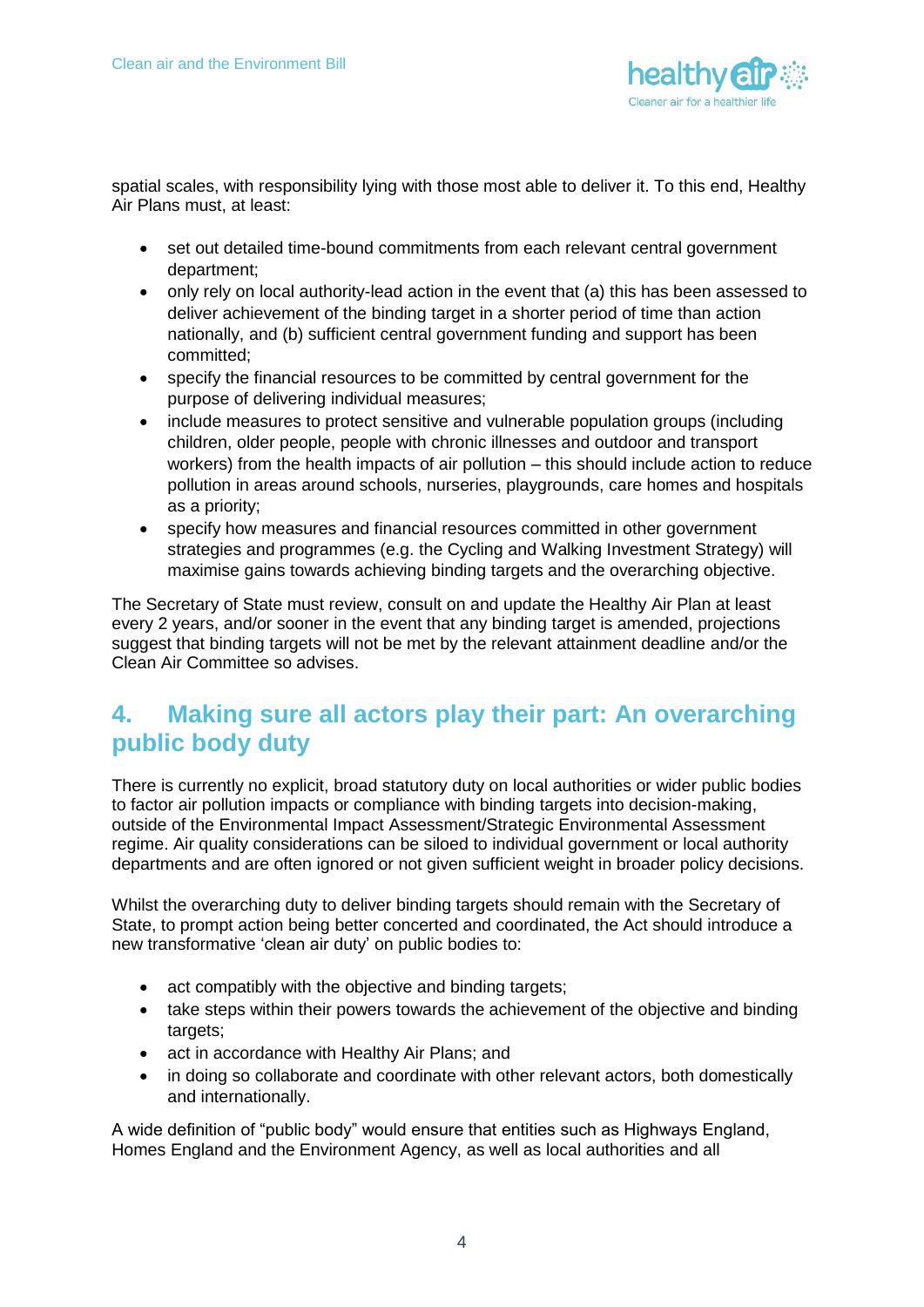

government departments and ministers would be captured. This should also incorporate decision-making relating to development control and planning.

The Secretary of State should be obliged to publish guidance to inform public bodies' compliance with this duty and to facilitate best practice.

## **5. Driving a better understanding of the problem: A comprehensive and coordinated system for monitoring**

The legislation should address the current disjoint between national and local monitoring and modelling of the concentration of pollutants in the air around us. Currently monitoring data differs in quality and quantity across the country. Whilst some individual authorities collect more data than others and use this to inform their own local modelling, this is ad hoc and subject to varying accuracy. The Clean Air Strategy recognises the "fragmented" nature of the data landscape, but does not suggest how this will be addressed.

Responsibilities on local and national government need to be improved and clarified to ensure data on the quality of our air is more comprehensive and better coordinated. This is essential in order to inform a more detailed understanding of what action needs to be taken, where. This should be based on a framework which requires:

- the Secretary of State to ensure that a national monitoring network is maintained, subject to strengthened minimum data quality, density and siting requirements (established by secondary legislation), which includes a more comprehensive assessment of pollutants such as fine particulate matter;
- local authorities to play their part in the collection of information where a local understanding of the problem is important (e.g. in determining monitor locations and collecting local traffic data) particularly where schools, nurseries, playgrounds, care homes and hospitals are sited in areas of high pollution;
- locally-collected information on local conditions to be fed into a national database or model, managed and maintained by the Secretary of State, which provides a single, detailed and coherent picture of pollution problems experienced at a local and national level, and is used to assess compliance with limit values;
- a precautionary approach to be adopted where data which does not meet minimum quality requirements suggests there is a problem;
- monitoring and modelling outputs to be made easily publically available, easily comparable, accessible and interactive, and those most vulnerable to the effects of pollution to be actively alerted of pollution peaks;
- monitoring of additional pollutants currently outside of the scope of binding targets where there is emerging evidence relating to health and environmental impacts (e.g. for ultrafine and nanoparticles), to help build scientific understanding.

To ensure that this system is kept up to date, at least every 5 years (or sooner if so advised by the Clean Air Committee) the Secretary of State should review the minimum monitoring standards, the range of pollutants monitored as well as the methods and assumptions employed in the national model. In carrying out this review, the Secretary of State must consult the public and must take into account any recommendation report published by the Clean Air Committee (see below).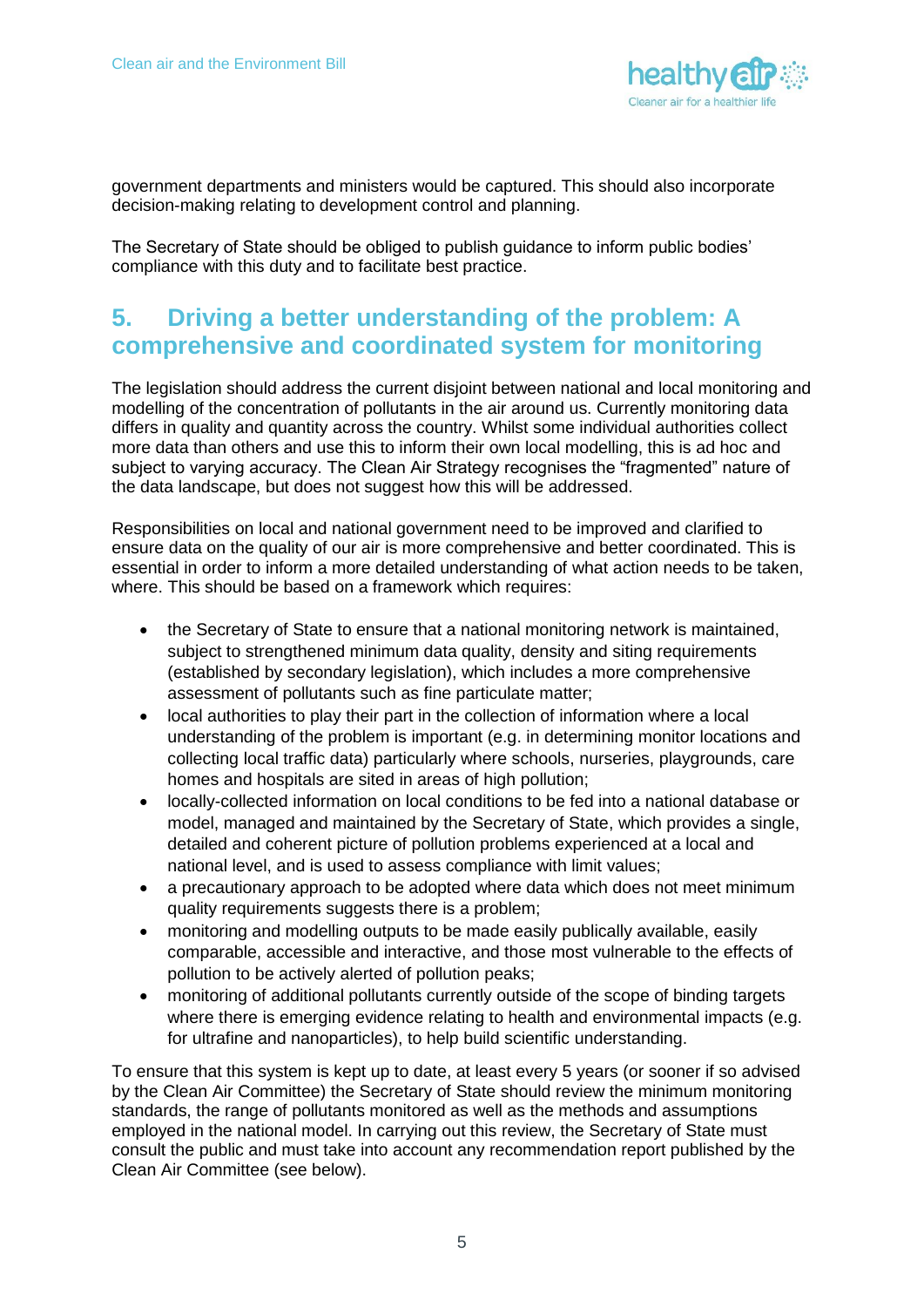

## **6. Improving transparency: Reporting obligations**

To ensure that the government remains accountable against its air quality obligations following the UK's exit from the EU, the Secretary of State should be obliged to publish annual reports on progress made towards achieving the overarching objective and binding targets, as well as delivery of commitments set out in Healthy Air Plans. These reports should be laid before Parliament, made publically available and delivered to the Office for Environmental Protection.

To provide better transparency on the impacts of air pollution on human health and the environment, central government should also be required to monitor and report annually on additional metrics, including:

- the number of people living within areas with pollution levels above over legal limits or WHO guideline levels;
- how pollution exposure differs nationally, regionally and between local authority areas;
- the number of hospital visits, missed work days, and cases of morbidity and mortality associated with air pollution;
- hospital admissions for health conditions linked to air pollution (including the extent to which these can be attributed to air pollution);
- the number (and relative proportion) of children and adults with respiratory and heart conditions living in areas of pollution above legal limits or WHO guideline levels;
- the number of schools, nurseries, playgrounds, care homes and hospitals operating in areas above legal limits or WHO guideline levels;
- the proportion and extent of priority sensitive wildlife habitat damaged by air pollutants;
- the proportion and extent of protected wildlife sites with exceedance of critical loads of nutrient nitrogen and acidity for one or more features.

### **7. Tackling the issue at source: A register of pollutant sources and powers to control emissions**

Delivery of ambitious emissions reduction targets will require rapid progress across many different sectors. To enable targeted action, the Act should require government to maintain a register of pollutant sources, which is publically available and updated on a yearly basis.

The Secretary of State should be empowered to incentivise or require uptake of emissionbased standards for individual source types, by subsequent secondary legislation.

In recognition of the extent to which emissions from road transport and domestic fuel burning contribute to current pollution levels and the urgent need to address these sources, the Secretary of State should be obliged to consult on and pass secondary legislation to:

 establish a national vehicle labelling scheme, which is based on real world emissions and extends to the entire market (including second hand vehicles), in order to help guide consumers to buy the cleanest possible vehicles;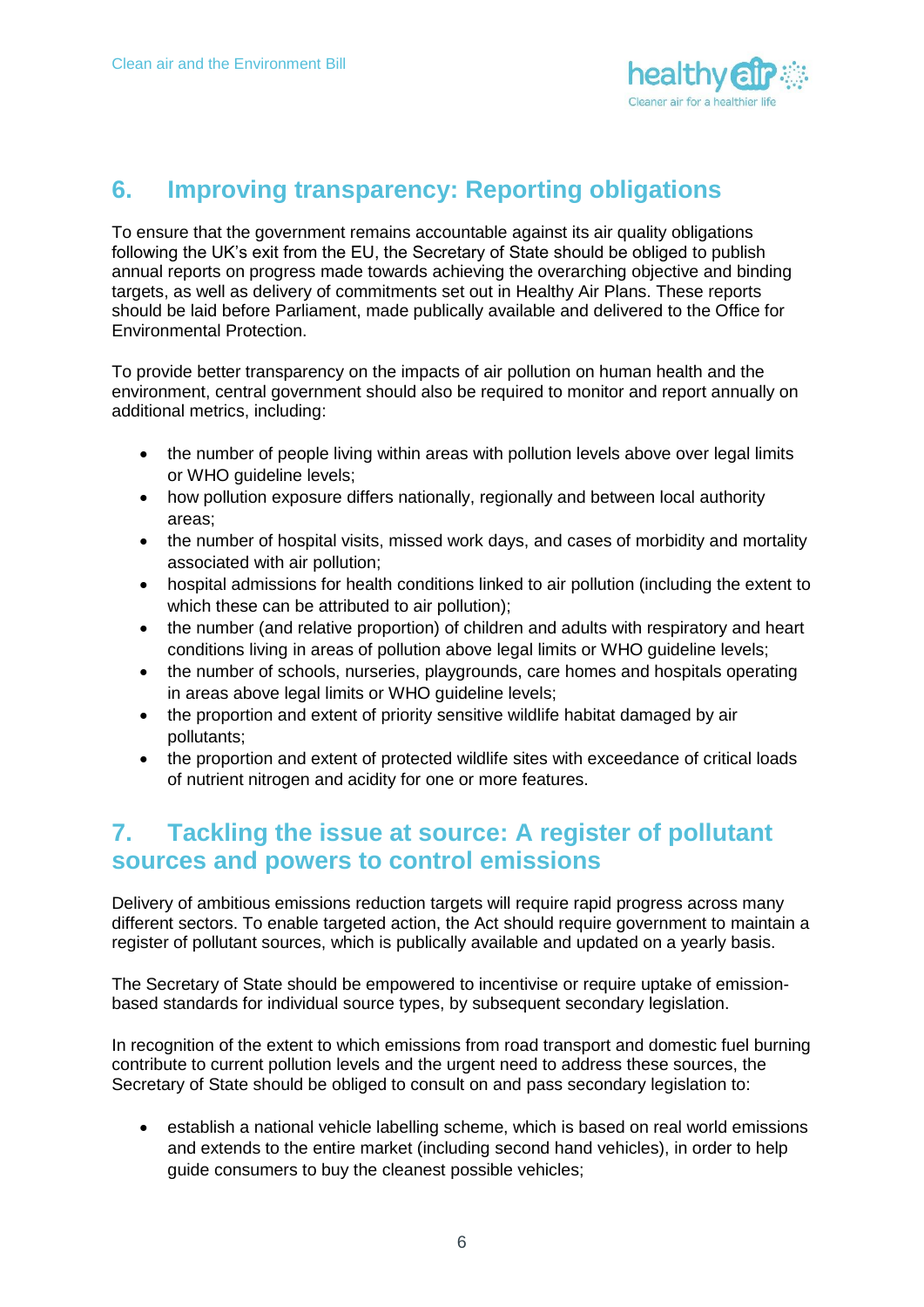

- impose minimum requirements on vehicle manufacturers for the sale of a minimum share of zero (at tail pipe) emission vehicles, towards a legally binding commitment to ban the sale and import of new internal combustion engine cars and vans by 2030;
- impose emission standards and restrictions for the sale and burning of domestic solid fuels, towards a legally binding commitment to phase out the sale and burning of coal-based fuels by 2021, and of all other solid fuels in order to achieve WHO guideline levels in the shortest possible time.

The Act should establish broad powers for the Secretary of State to set further standards for identified pollutant sources and/or the operators or manufacturers of those sources. Including (but not limited to):

- obligations on vehicle manufacturers to implement retrofit and upgrade (or recall and compensation) solutions to tackle the legacy of 7 million dirty Euro 5 and 6 diesel cars, prioritising small businesses and individuals on low incomes;
- minimum emissions standards for non-road mobile machinery and stand-by generators; and
- minimum standards to require farmers to reduce ammonia and methane emissions.

The setting of standards should be non-regressive and should be based on the latest evidence on best available techniques.

## **8. Applying sound and independent technical advice: A new Clean Air Committee**

The setting and review of binding targets should be based on a sound evidence base. However, no independent body currently exists with the full suite of technical competence and resources necessary to advise on the health and environmental effects of air pollution, air pollution science and technology and to assess what emission abatement and exposure/deposition reductions are possible in practice.

A new Committee for Clean Air should be established. The Committee should be required to carry out a review of binding targets and alert thresholds (see below) at 4-yearly intervals (or sooner). That review should include an assessment of whether the binding targets set the path to achieving the objective in the shortest possible time and should consider, as a minimum:

- the best available and most up to date scientific evidence and advice regarding air pollution, its effects on human health and the environment and the technology relevant to reducing emissions;
- the latest WHO guidelines existing at the time;
- the impact of air pollution on sensitive population groups (e.g. children, older people and people with chronic illnesses), species and habitats;
- international commitments (including under the United Nations Economic Commission for Europe) and impacts;
- the precautionary principle; and
- the rectification at source principle.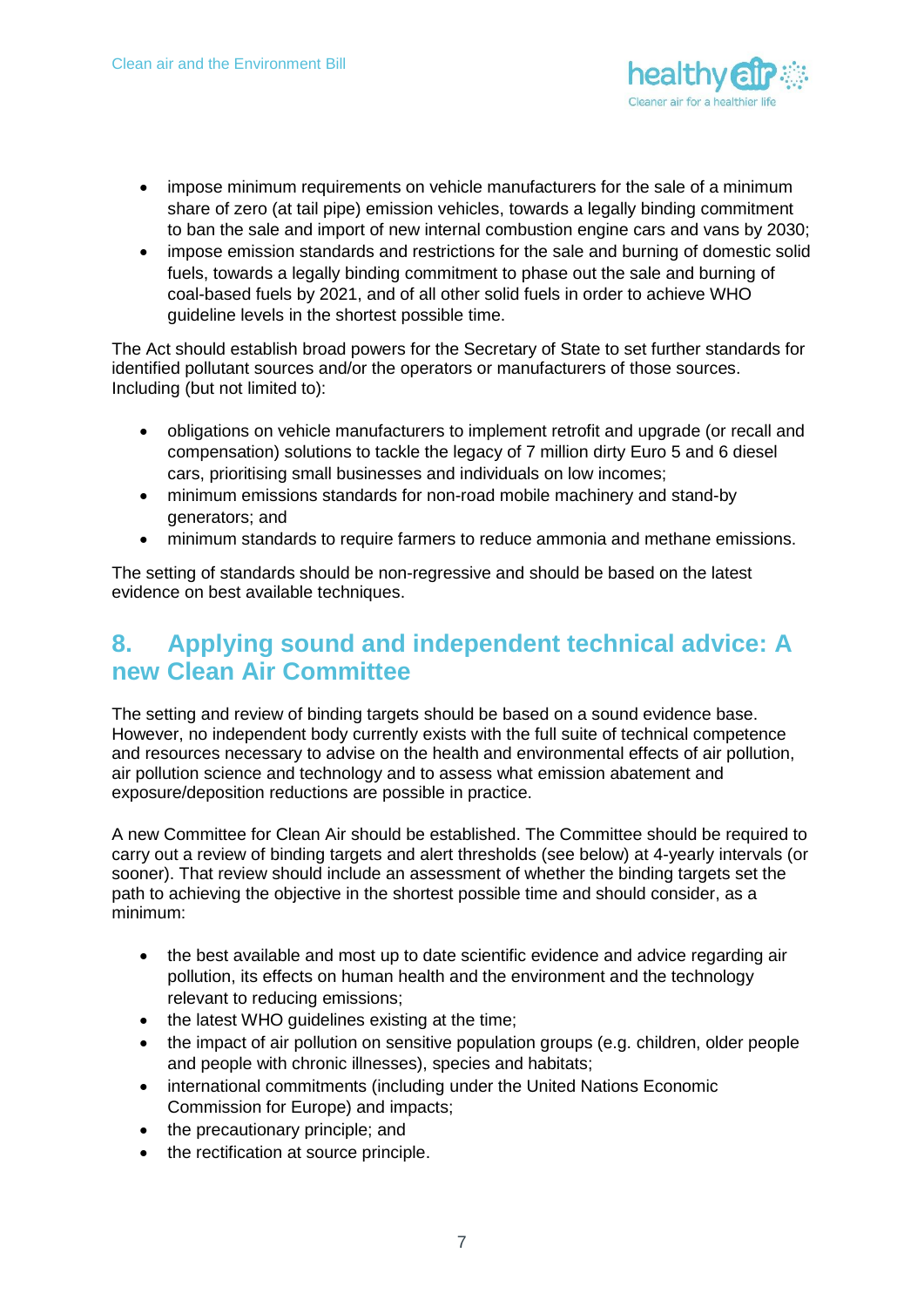

The Committee should also be under an obligation to review and provide independent advice to government on Healthy Air Plans (at least every 2 years), monitoring standards and modelling techniques.

The advice provided by the Committee must be made publically available. It is important that the body is established and funded in a way that ensures its independence from government.

There may be scope for this Committee to exist as an additional arm of an existing entity, such as the Committee on Climate Change.

### **9. Ensuring public bodies can be held to account: Our right to clean air**

Our right to clean air is well established in EU law. It relies on rulings from the Court of Justice of the European Union which clarify that concerned individuals and organisations have the right to go to national courts to require action when EU-derived air quality obligations are being breached.

The UK's exit from the EU puts our right to clean air at risk. As a result, people's access to justice where government is failing to address illegal air pollution has the potential to be severely constrained. To prevent this risk our right to clean air should be given clear statutory footing within domestic law.

The processes provided for must be timely and affordable, allow the substantive review of government air quality plans by the courts and provide the basis for effective judicial remedies to be granted where those plans are inadequate.

The public must be able to legally challenge the government of their own accord, off their own back and on their own terms, rather than being entirely reliant on a potentially overburdened OEP to fulfil this right.

## **10. Responding to pollution episodes: More effective action to protect people from acute health impacts**

There is an ongoing need to protect the wider population from long-term exposure to air pollution. However, throughout the year the UK experiences peaks in pollution levels above the usual conditions. These pollution episodes can last for a number of days and can cause immediate acute health impacts, particularly for vulnerable groups including children, older people and people with chronic illnesses. This can lead to, for example, an increase use of medication (e.g. asthma inhalers), or a rise in GP visits or hospital admissions for respiratory and cardiovascular conditions.

The Secretary of State is under existing obligations to respond to peaks in pollution levels. It is under a duty to alert the public and draw up short-term action plans when threshold levels (known as "alert thresholds") are exceeded. However, there are weaknesses in current requirements, which are not sufficient to protect people's health: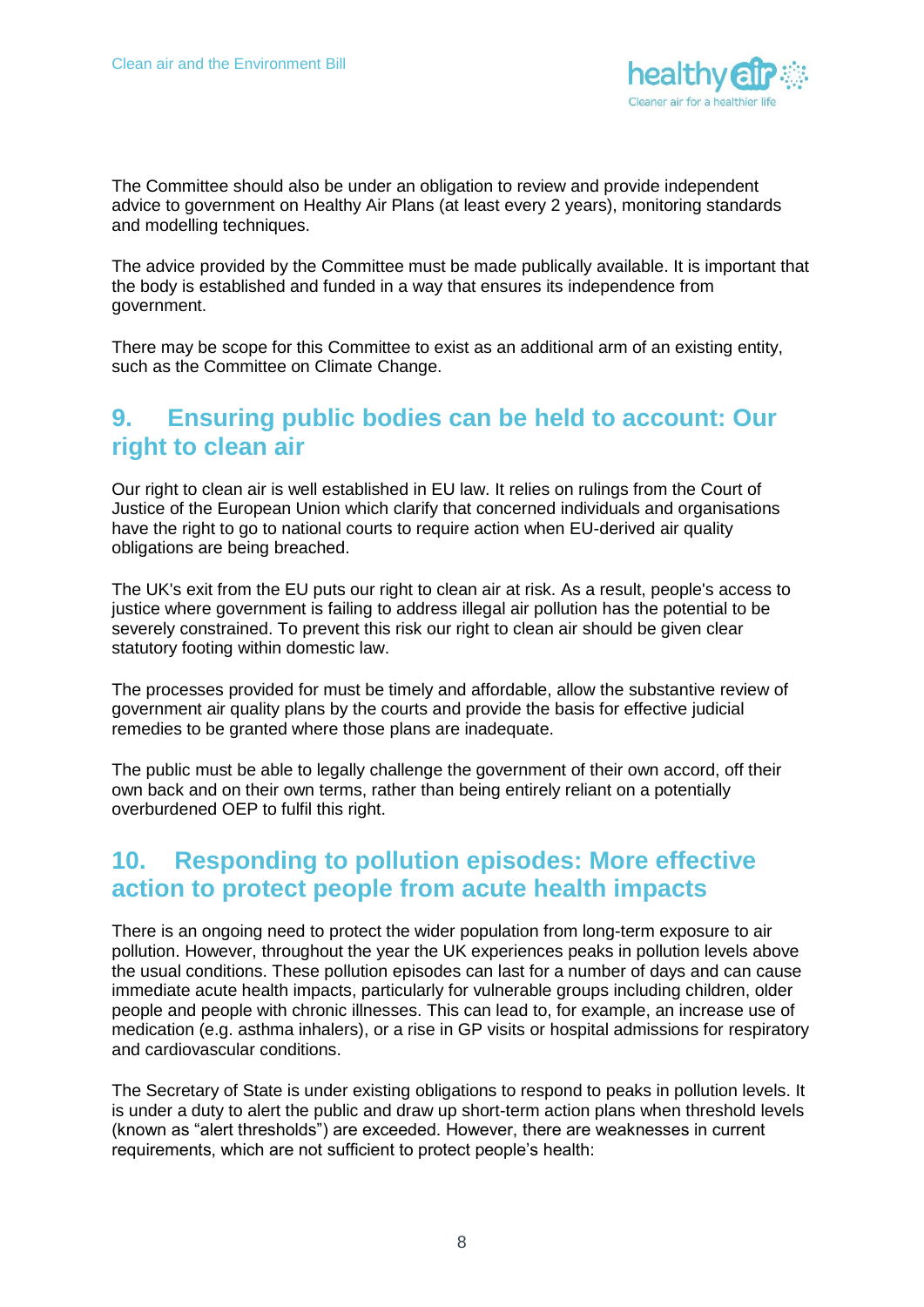

- No alert threshold exists for PM10 or PM2.5. There is currently no obligation to draw up short-term action plans or alert the public during peaks in concentrations of these pollutants, despite them being among the most harmful to human health.
- Existing alert thresholds are not strong enough to protect people's health, and do not recognise the vulnerabilities of certain subgroups of the population (e.g. children, older people and people with chronic illnesses).
- Short-term action plans have not been effectively deployed in practice and no guidance exists as to the types of measures that these plans could or should include.
- Existing regulations provide too much leeway as to how the public must be informed of pollution episodes. In practice, alerts are published on Defra's air quality website and an Air Quality Information Bulletin, only after the thresholds have been exceeded. This does not represent a proactive method for alerting the public.
- There is no nationally co-ordinated real-time system to alert the general population or even vulnerable groups with health-guidance, especially during periods of heightened risk.

The Bill should address the above gaps. It should, as a minimum, include a duty on the Secretary of State to:

- set new alert thresholds for PM10 and PM2.5, and update existing alert thresholds for other pollutants, by secondary legislation. These must be based on the best available scientific evidence and advice on the effects of air pollution on human health and the environment, including sensitive population groups;
- consult on and establish binding minimum content requirements for short-term action plans. This must include actions aimed at reducing emissions and exposure to lower the impacts on vulnerable groups – including children, older people and people with chronic illnesses; and
- more proactively alert the public ahead of pollution episodes as well as during them, using a variety of media outlets (including social media) and public information signage. Particular emphasis should be placed on informing those most vulnerable (including children, older people and people with chronic illnesses). This should include information about health impacts, guidance on how individuals can protect themselves and/or those in their care, as well as direct advice to schools, care homes and hospitals.

To ensure that the law reacts to scientific understanding of the impacts of air pollution, as well as the solutions available to reduce it, Government should be required to review and update public information sharing mechanisms, alert thresholds and action plan guidance, at least every 2 years. In carrying out this review, the Secretary of State must consult the public, take into account the best available evidence (including the latest WHO guidelines that exist at the time), as well as any recommendation report published by the Clean Air Committee.

Alert thresholds should only be able to be strengthened over time. They must be set and reviewed in accordance with the precautionary principle.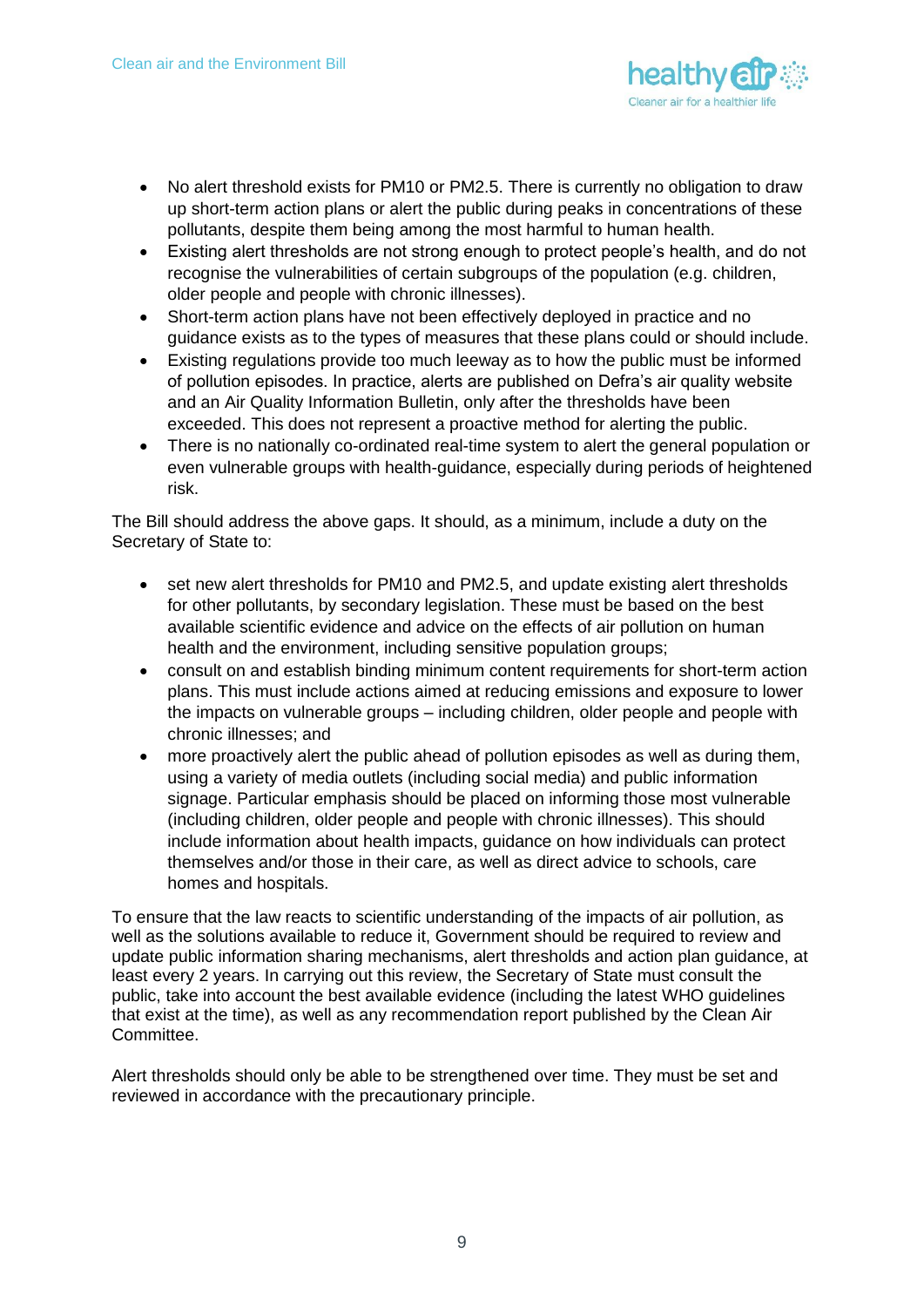

## **11. Ensuring people are informed and empowered: Proactive public information on air quality**

Improved awareness would allow people to reduce their exposure and also change their behaviour to reduce their contribution to the problem. It would also build public support for the measures that are needed.

The Secretary of State is under existing obligations to ensure that the public and appropriate organisations are adequately informed in good time about ambient air quality levels, the achievement of limit values, air quality plans and programmes and actions to reduce pollution and exposure. However:

- The provision of public information relies heavily on online communication channels, which are not well publicised and not always accessible to members of vulnerable groups, e.g. children, older people and people with chronic illnesses or physical disabilities.
- The information provided by local authorities is fragmented and varies greatly in quality and accessibility across the UK. In addition, the information provided by the UK Government is not adequate for use at a local level.
- There is little information provided on preventative action that people can take to reduce their contribution to pollution and information about reducing exposure is generalised and not accessible to all audiences.
- The UK's Daily Air Quality Index and air quality forecast are not easy to find or interpret by the general public, including children and young people or those who are not able to access the internet.

The Bill should address the above gaps. It should include a duty on the Secretary of State to proactively inform the public about air quality at a national and local level, including action taken by public bodies to achieve objectives. As above, this should require:

- the use of a variety of suitable communication channels (including online, press and broadcast, public information signage and direct communication channels);
- emphasis on informing those most vulnerable (including children, older people and people with chronic illnesses);
- information about health impacts, guidance on how individuals can protect themselves and/or those in their care, as well as direct advice to schools, nurseries, care homes and hospitals.

Government should be required to review and update public information sharing mechanisms at least every 2 years. In carrying out this review, the Secretary of State must consult the public, take into account the best available evidence (including the latest WHO guidelines that exist at the time), as well as any recommendation report published by the Clean Air Committee.